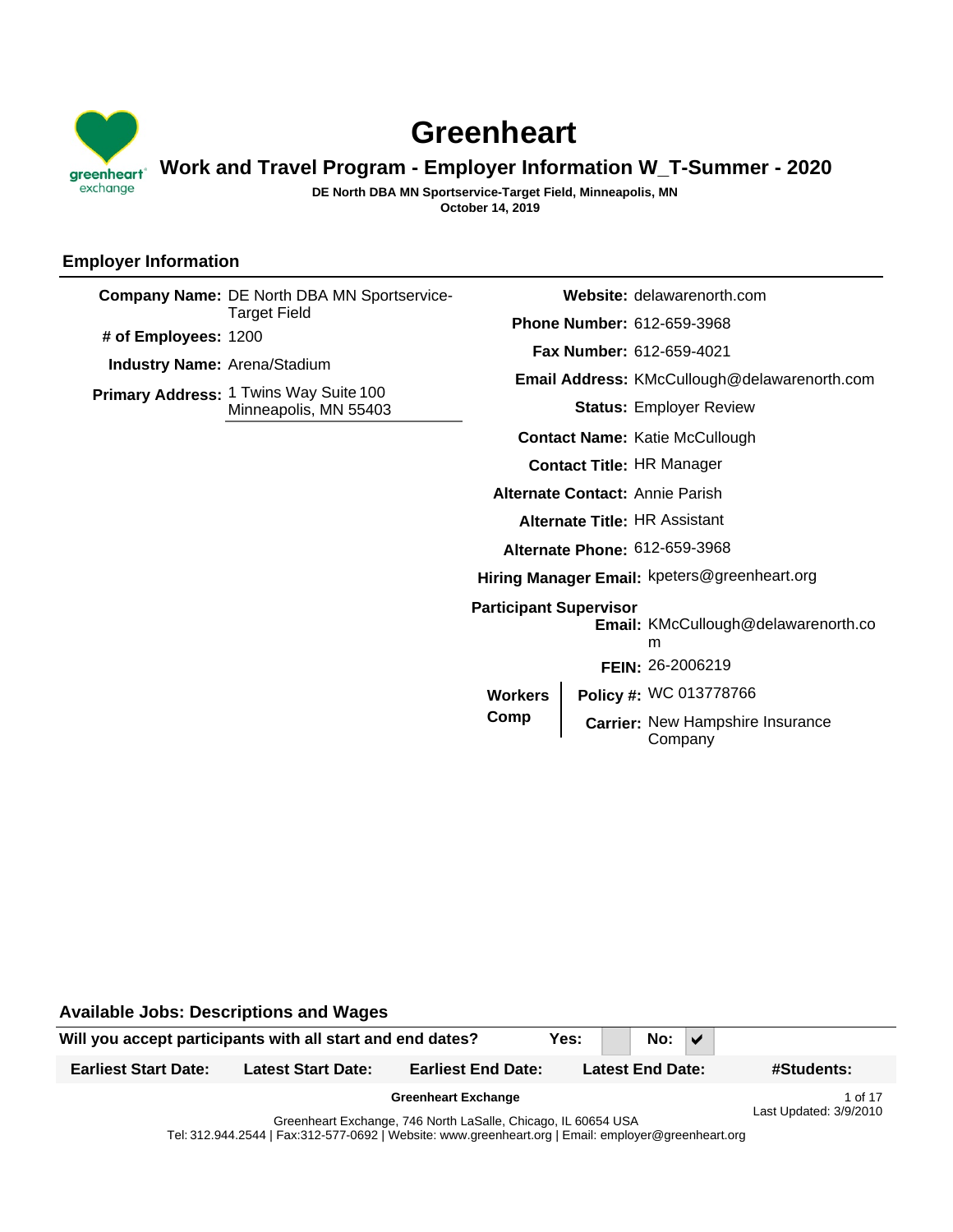| 5/1/2020                                                                                                                                                                                                                                                                                                                                                                                                                                                                                                                                                                                                                                                                                                                                                                                                                | 7/4/2020                                                                |                                           | October 14, 2019<br>8/25/2020 |               | 10/15/2020            | 200                                                                                                                                                                                                                                                                                                                                                                                                                                                                            |
|-------------------------------------------------------------------------------------------------------------------------------------------------------------------------------------------------------------------------------------------------------------------------------------------------------------------------------------------------------------------------------------------------------------------------------------------------------------------------------------------------------------------------------------------------------------------------------------------------------------------------------------------------------------------------------------------------------------------------------------------------------------------------------------------------------------------------|-------------------------------------------------------------------------|-------------------------------------------|-------------------------------|---------------|-----------------------|--------------------------------------------------------------------------------------------------------------------------------------------------------------------------------------------------------------------------------------------------------------------------------------------------------------------------------------------------------------------------------------------------------------------------------------------------------------------------------|
|                                                                                                                                                                                                                                                                                                                                                                                                                                                                                                                                                                                                                                                                                                                                                                                                                         | Hours: Average hours/week: 32                                           |                                           |                               |               | Average number of 4-7 |                                                                                                                                                                                                                                                                                                                                                                                                                                                                                |
|                                                                                                                                                                                                                                                                                                                                                                                                                                                                                                                                                                                                                                                                                                                                                                                                                         |                                                                         |                                           |                               |               | days/week:            |                                                                                                                                                                                                                                                                                                                                                                                                                                                                                |
| Pay Range:                                                                                                                                                                                                                                                                                                                                                                                                                                                                                                                                                                                                                                                                                                                                                                                                              |                                                                         | High: \$13.68/per hour                    |                               |               |                       | Low: \$11.00/per hour                                                                                                                                                                                                                                                                                                                                                                                                                                                          |
| Overtime:                                                                                                                                                                                                                                                                                                                                                                                                                                                                                                                                                                                                                                                                                                                                                                                                               | Overtime available: Sometimes                                           |                                           |                               |               |                       | Overtime hourly rate: 1.5 times regular rate                                                                                                                                                                                                                                                                                                                                                                                                                                   |
|                                                                                                                                                                                                                                                                                                                                                                                                                                                                                                                                                                                                                                                                                                                                                                                                                         | <b>Meals:</b> Are Meals Provided?: Yes                                  |                                           |                               |               |                       | Explain: Employer provides all<br>employees with a coupon<br>valued at \$6 during each<br>shift. This coupon can be<br>used towards food items<br>sold in the ballpark such<br>as one of the following<br>options: Hot dog, Brat,<br>Soup, Fries, Pretzel or<br>Nachos. Participants can<br>use more than one<br>coupon during a single<br>purchase. Participants<br>can also purchase<br>additional coupons<br>valued at \$10 for only \$5,<br>to be used at the<br>ballpark. |
| English:                                                                                                                                                                                                                                                                                                                                                                                                                                                                                                                                                                                                                                                                                                                                                                                                                | Level requirement: Great                                                |                                           |                               |               |                       |                                                                                                                                                                                                                                                                                                                                                                                                                                                                                |
|                                                                                                                                                                                                                                                                                                                                                                                                                                                                                                                                                                                                                                                                                                                                                                                                                         | In what month(s) can participants<br>expect to receive the most hours?  | June, August                              |                               |               |                       |                                                                                                                                                                                                                                                                                                                                                                                                                                                                                |
|                                                                                                                                                                                                                                                                                                                                                                                                                                                                                                                                                                                                                                                                                                                                                                                                                         | In what month(s) can participants<br>expect to receive the least hours? | June, August                              |                               |               |                       |                                                                                                                                                                                                                                                                                                                                                                                                                                                                                |
| Please Explain: Target Field is the home of the Minnesota Twins (professional baseball team).<br>Participants will be receiving more hours during the heart of the baseball season in<br>June and August. July may bring lower hours per week due to fewer home games<br>Participants will work according to the Minnesota Twins Baseball schedule. This<br>means participants will be working about 3-7 days in a row, then having 4-6 days<br>off. Participants are encouraged to plan their travel and second job schedules<br>around the baseball schedule. Participants will usually ONLY be scheduled for<br>hours when a home game is played. While the number of hours per week will vary<br>greatly, participants will still work at least 32 hours per week on average over the<br>duration of their program. |                                                                         |                                           |                               |               |                       |                                                                                                                                                                                                                                                                                                                                                                                                                                                                                |
|                                                                                                                                                                                                                                                                                                                                                                                                                                                                                                                                                                                                                                                                                                                                                                                                                         |                                                                         | delays in onboarding and beginning work.  |                               |               |                       | Participants MUST plan their arrival date according to the schedule, as to avoid                                                                                                                                                                                                                                                                                                                                                                                               |
|                                                                                                                                                                                                                                                                                                                                                                                                                                                                                                                                                                                                                                                                                                                                                                                                                         |                                                                         | The complete game schedule can be online. |                               |               |                       |                                                                                                                                                                                                                                                                                                                                                                                                                                                                                |
|                                                                                                                                                                                                                                                                                                                                                                                                                                                                                                                                                                                                                                                                                                                                                                                                                         | How often do you pay employees?                                         |                                           |                               | Weekly        |                       |                                                                                                                                                                                                                                                                                                                                                                                                                                                                                |
|                                                                                                                                                                                                                                                                                                                                                                                                                                                                                                                                                                                                                                                                                                                                                                                                                         | Is job training required?                                               |                                           |                               | <b>Yes</b>    | No                    |                                                                                                                                                                                                                                                                                                                                                                                                                                                                                |
|                                                                                                                                                                                                                                                                                                                                                                                                                                                                                                                                                                                                                                                                                                                                                                                                                         | If yes, how long is it?                                                 |                                           |                               | About 8 hours |                       |                                                                                                                                                                                                                                                                                                                                                                                                                                                                                |
|                                                                                                                                                                                                                                                                                                                                                                                                                                                                                                                                                                                                                                                                                                                                                                                                                         | Are participants paid for training?                                     |                                           |                               | Yes           | No                    |                                                                                                                                                                                                                                                                                                                                                                                                                                                                                |

**Greenheart Exchange 2 of 17** 

Last Updated: 3/9/2010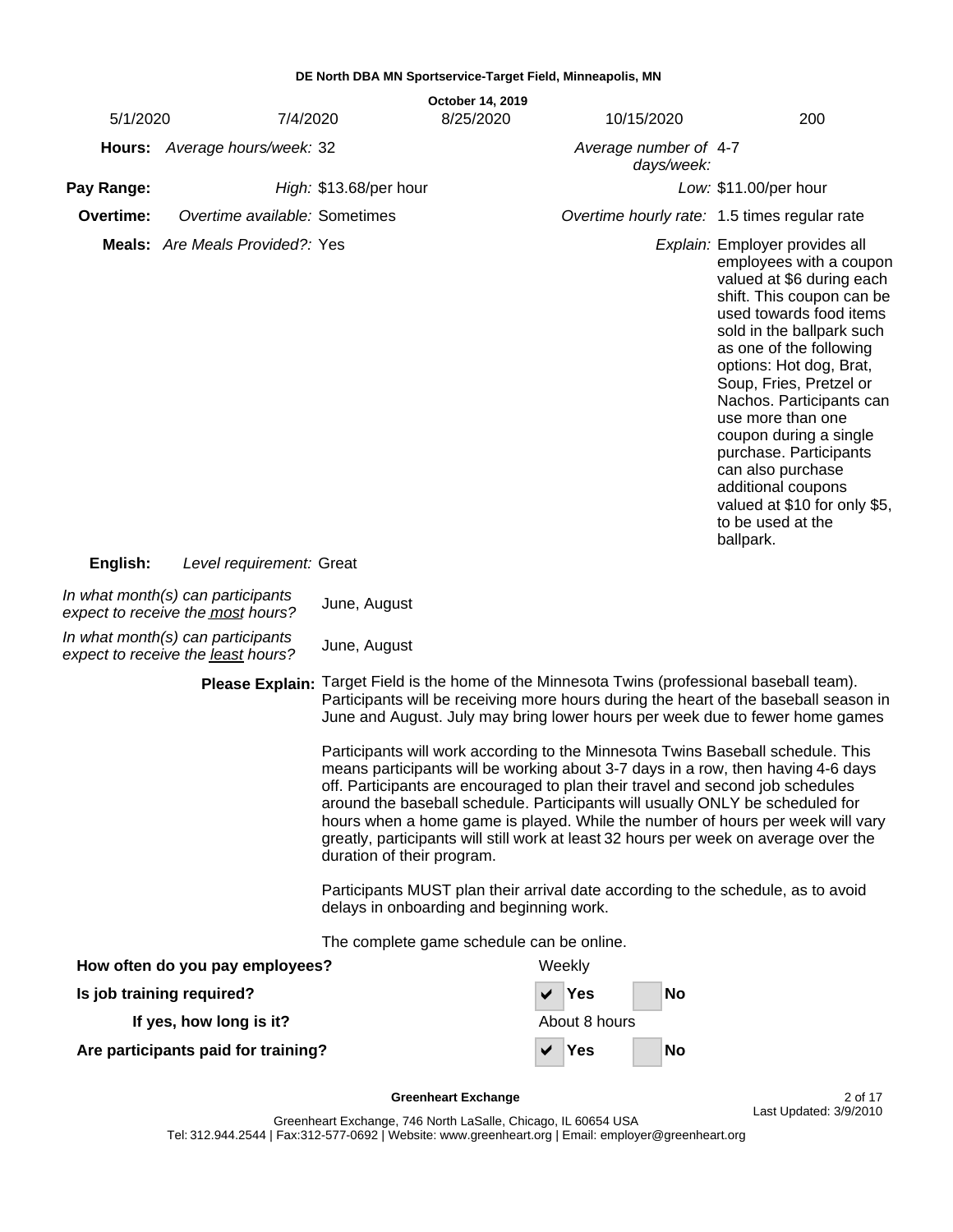**October 14, 2019**

| Are you willing to hire couples?                                                         | ✔                     | Yes | <b>No</b> |
|------------------------------------------------------------------------------------------|-----------------------|-----|-----------|
| Are you willing to hire groups of friends?                                               | $\blacktriangleright$ | Yes | <b>No</b> |
| If yes, how many are allowed in the group?                                               |                       |     |           |
| Can participants work a second job?                                                      | $\blacktriangleright$ | Yes | <b>No</b> |
| Do participants complete an additional application form upon $\triangledown$<br>arrival? |                       | Yes | <b>No</b> |

**This position will provide you the opportunity to interact with American co-workers, customers, or members of your local community. Remember, it's up to you to make the most of your program!**

| Job Type:                 | <b>Food Service Worker</b>                                                                                                                                                                                                                                                                                                                                                                                                                                                                                                                                                                                                                                                                                                                                                                                                                                                                                                                                                                                                                                                                                                                                                   |
|---------------------------|------------------------------------------------------------------------------------------------------------------------------------------------------------------------------------------------------------------------------------------------------------------------------------------------------------------------------------------------------------------------------------------------------------------------------------------------------------------------------------------------------------------------------------------------------------------------------------------------------------------------------------------------------------------------------------------------------------------------------------------------------------------------------------------------------------------------------------------------------------------------------------------------------------------------------------------------------------------------------------------------------------------------------------------------------------------------------------------------------------------------------------------------------------------------------|
| <b>Job Description:</b>   | Under the direction of the Stand Manager or Level Supervisor, Concession Stand Attendants<br>serve food and beverage concessions to guests in accordance with the Company's GuestPath<br>Universal Service Standards and applicable Operational Standards.                                                                                                                                                                                                                                                                                                                                                                                                                                                                                                                                                                                                                                                                                                                                                                                                                                                                                                                   |
|                           | Food & Beverage Service duties<br>• Greets guests approaching stand<br>• Serves food and beverage items in correct proportions, following proper sanitation guidelines<br>• Serves alcoholic beverages responsibly, requests identification, adheres to all unit and<br>company alcohol service policies and procedures. Participants over 18 years of age may<br>legally sell alcohol in Minnesota.<br>• Disposes of all waste<br>• Participates in set-up of stand, arranges inventory, notifies Stand Lead of any inventory<br>deficiency or shortages<br>• Performs clean-up duties in the stand to maintain the quality appearance of the work area,<br>including cleaning equipment and using chemicals<br>• Prepares food products in stand according to Company standards and specifications<br>• Shows flexibility by rotating to other stands when necessary<br>Cashier duties:<br>• Properly records all transactions via the point of sale system and informs guests of the<br>amounts owed<br>• Collects the proper money for food and beverage items<br>• Accounts for all transactions and maintains accurate cash count and balance banks at end of<br>shift |
|                           | KNOWLEDGE, SKILLS & ABILITIES:<br>• Excellent guest service skills<br>• Ability to complete required pre-employment sanitation and alcohol service training<br>. Basic math skills and the ability to accurately account for cash and inventory.<br>• Effective communication skills<br>• Ability to work effectively with others<br>• Ability to work in fast-paced environment                                                                                                                                                                                                                                                                                                                                                                                                                                                                                                                                                                                                                                                                                                                                                                                             |
|                           | PHYSICAL REQUIREMENTS:<br>• Constant standing, walking, bending, and reaching<br>• Ability to stand for entire shift<br>• Ability to lift up to 50 pounds<br>• May be exposed to variable temperatures<br>• May be required to work in confined spaces                                                                                                                                                                                                                                                                                                                                                                                                                                                                                                                                                                                                                                                                                                                                                                                                                                                                                                                       |
| <b>Internal Job Type:</b> | THIS IS A UNION JOB.<br><b>Concession Stand Attendant</b>                                                                                                                                                                                                                                                                                                                                                                                                                                                                                                                                                                                                                                                                                                                                                                                                                                                                                                                                                                                                                                                                                                                    |

# **Greenheart Exchange** 3 of 17

Last Updated: 3/9/2010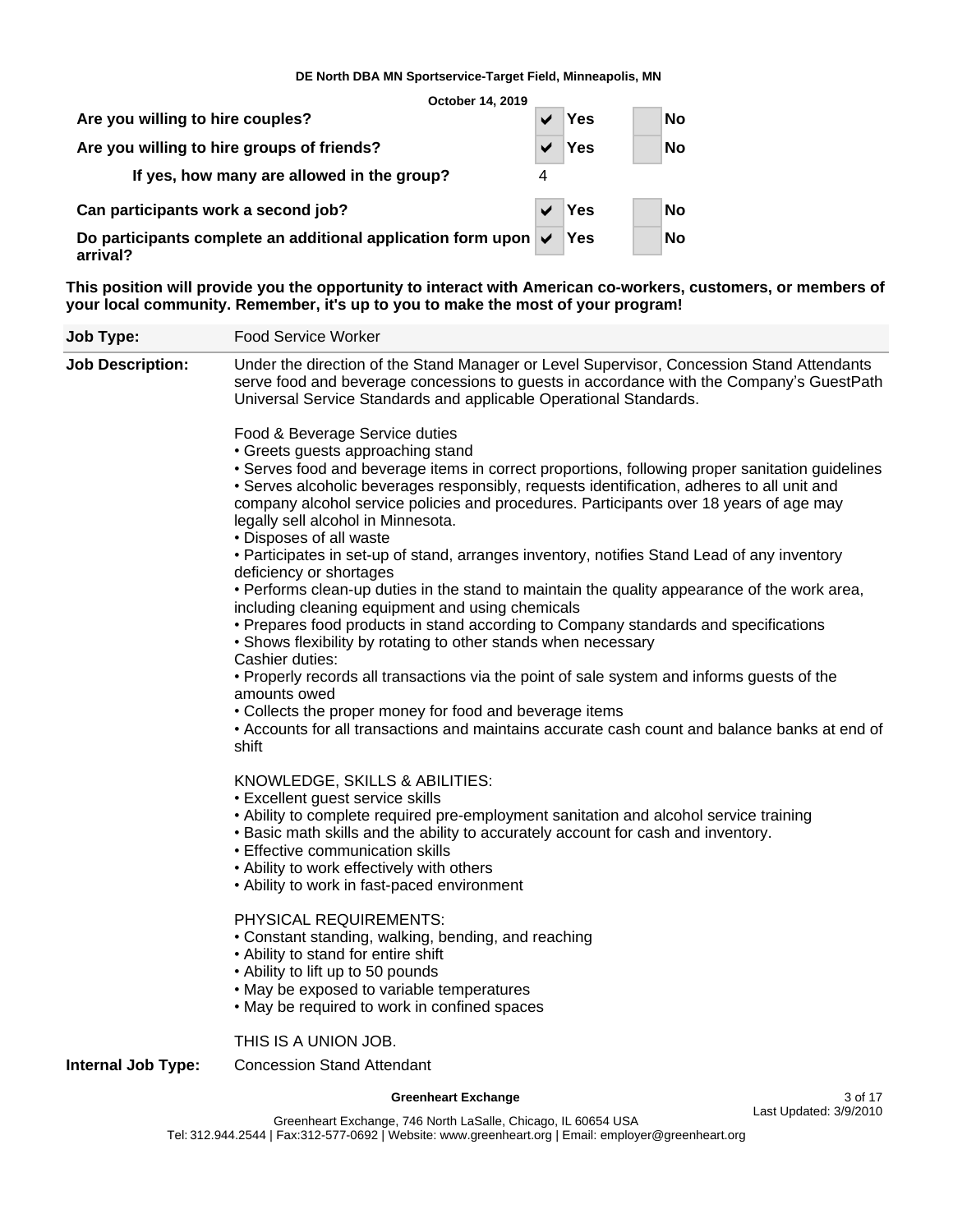|           | No Students being hired: 150 |                            | Age requirement: None       |                                                                                                                                                                                                                                                                                                                                                                                                                                                                                                                                                                                                                                                                                         |
|-----------|------------------------------|----------------------------|-----------------------------|-----------------------------------------------------------------------------------------------------------------------------------------------------------------------------------------------------------------------------------------------------------------------------------------------------------------------------------------------------------------------------------------------------------------------------------------------------------------------------------------------------------------------------------------------------------------------------------------------------------------------------------------------------------------------------------------|
|           |                              | Wage: 12.05/per hour       |                             | Details:                                                                                                                                                                                                                                                                                                                                                                                                                                                                                                                                                                                                                                                                                |
|           | <b>Dress Code: Uniform</b>   |                            |                             | The uniform consists of a<br>shirt, provided on a "buy-back"<br>system. Participants should<br>expect to pay \$30-40 for<br>uniform costs. Depending on<br>condition of uniform upon<br>being returned, employer will<br>refund payment at all or partial<br>amount paid by participants.<br>The refund will be included in<br>the final paycheck if<br>participant returns the uniform<br>shirt. Participant needs to<br>provide their own plain white t-<br>shirt, black pants, and black or<br>white, rubber-soled, closed-<br>toe shoes. No jeans. Knee-<br>length black shorts are<br>allowed.<br>Jewelry should be minimal<br>with no more than two<br>earrings per ear, no other |
|           |                              |                            |                             | piercings are allowed.                                                                                                                                                                                                                                                                                                                                                                                                                                                                                                                                                                                                                                                                  |
|           |                              |                            |                             | Employer also requires all hair<br>and nail color to be neutral<br>and natural colors.                                                                                                                                                                                                                                                                                                                                                                                                                                                                                                                                                                                                  |
|           | Requirements:                | Non-smoker:                | <b>Lifeguard Certified:</b> |                                                                                                                                                                                                                                                                                                                                                                                                                                                                                                                                                                                                                                                                                         |
|           |                              | Ski:                       | <b>CPR Certified:</b>       |                                                                                                                                                                                                                                                                                                                                                                                                                                                                                                                                                                                                                                                                                         |
|           |                              | Swimmer:                   |                             |                                                                                                                                                                                                                                                                                                                                                                                                                                                                                                                                                                                                                                                                                         |
| Job Type: |                              | <b>Food Service Worker</b> |                             |                                                                                                                                                                                                                                                                                                                                                                                                                                                                                                                                                                                                                                                                                         |

**Job Description:**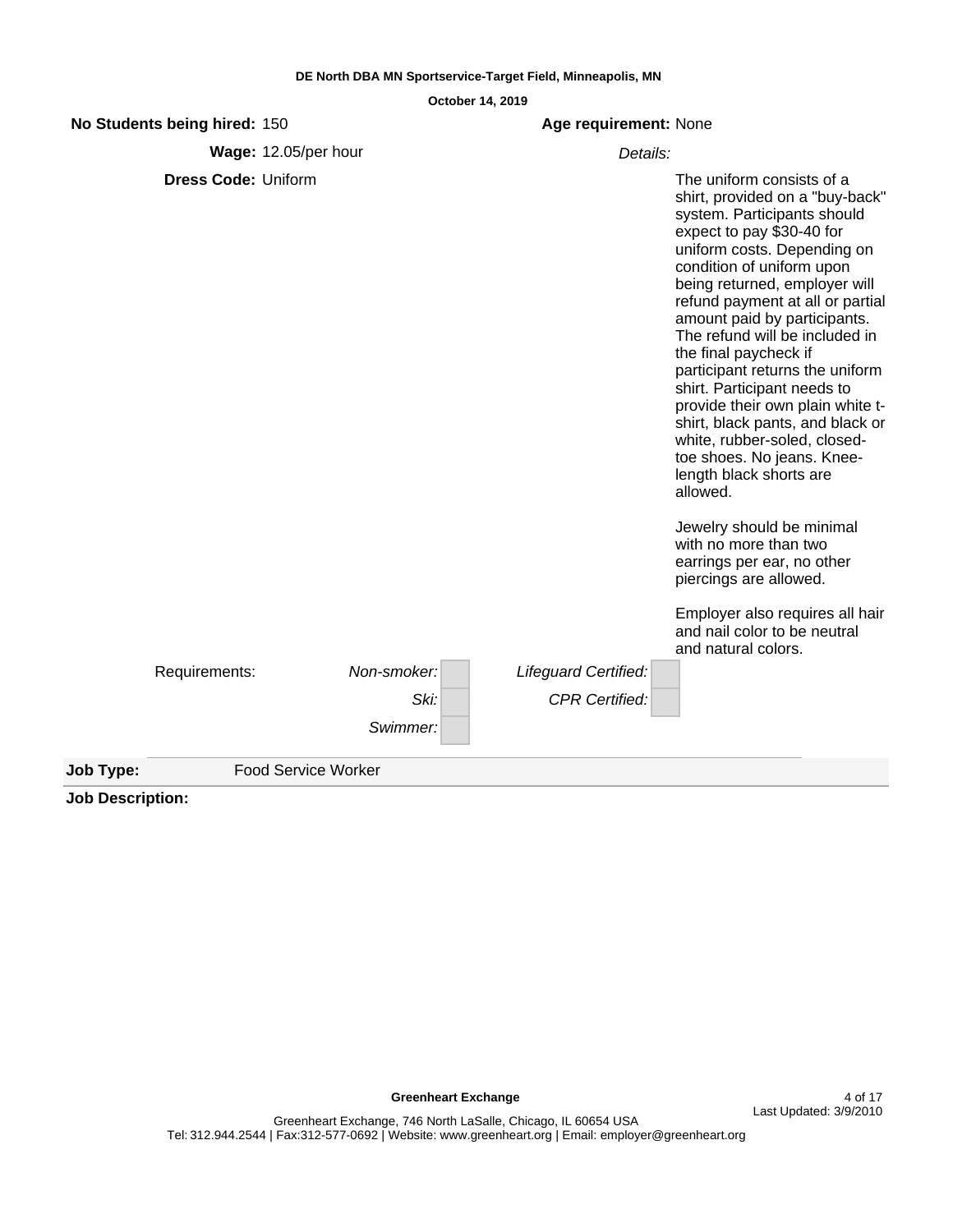### **October 14, 2019**

Under the direction of the supervisor, Culinary Service Workers/Cooks prepare and serve hot and cold food items to stadium guests.

Primary job duties:

- Prepares food to specifications before and during unit operations
- Properly measures and portions all food items
- Complies with all portion sizes, quality standards, department rules, policies, and procedures
- Cooks all food to proper specifications in a timely manner

Utilizes basic kitchen equipment such as knives, whips, pots, pans, warmers, steamers, grills, ovens to prepare food items

- Ensures proper food temperatures are maintained and food is stored correctly
- Ensures freshness and quality of all menu items
- Packages all products to proper specifications
- Performs opening, closing, and side work duties as instructed and according proper guidelines
- Keeps workstation and equipment clean, organized, sanitized, and sufficiently stocked
- Follows and upholds all health codes and sanitation regulations
- Sets up and operates kitchen equipment
- Uses waste control guidelines and records all waste on spoilage sheet

Completes end of day inventory and other opening/closing duties in accordance with company checklists and procedures

# EDUCATION & EXPERIENCE:

Participation or enrollment in culinary program a plus

Minimum of 6 months to 1 year previous experience in back-of-the-house or other food service position is preferred

# KNOWLEDGE, SKILLS & ABILITIES:

- Ability to read and understand recipes and food abbreviations.
- Pleasant and friendly; ability to adhere to GuestPath's Universal Service Standards
- Ability to communicate with others
- Ability to work in a fast-paced environment.
- Attentive and detailed oriented.
- Basic math skills; ability to understand, calculate and follow recipe measurements

# THIS IS A NON-UNION JOB

**Internal Job Type:** Culinary Service Worker/Cook

# **No Students being hired:** 25

**Wage:** 11.00/per hour

# **Age requirement:** None

Details:

**Dress Code:** Uniform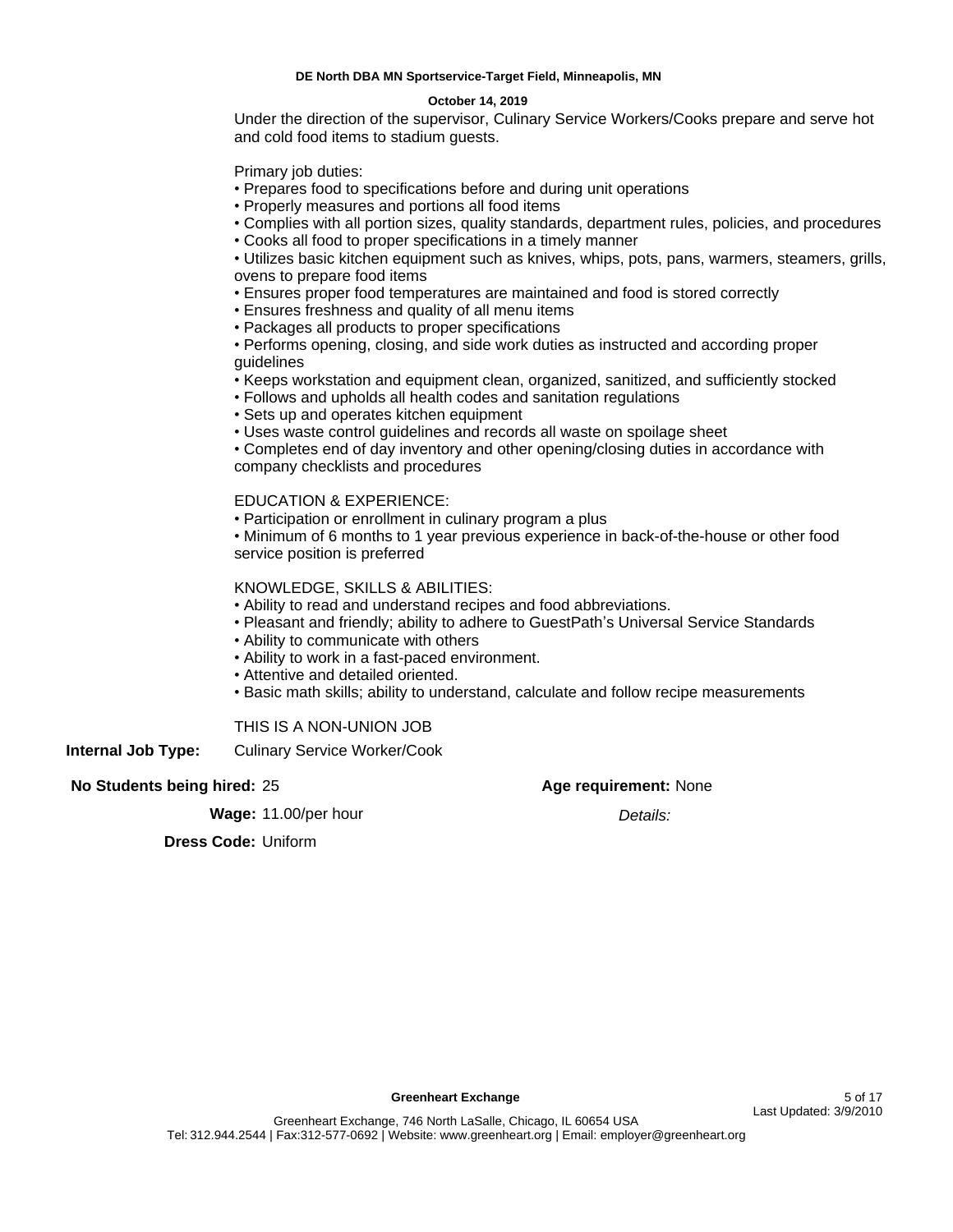| <b>Food Service Worker</b> |             |                       |                                                                                                                                                                                                                                                                                                                                                                                                                                                                                                                                     |
|----------------------------|-------------|-----------------------|-------------------------------------------------------------------------------------------------------------------------------------------------------------------------------------------------------------------------------------------------------------------------------------------------------------------------------------------------------------------------------------------------------------------------------------------------------------------------------------------------------------------------------------|
|                            | Swimmer:    |                       |                                                                                                                                                                                                                                                                                                                                                                                                                                                                                                                                     |
|                            | Ski:        | <b>CPR Certified:</b> |                                                                                                                                                                                                                                                                                                                                                                                                                                                                                                                                     |
| Requirements:              | Non-smoker: | Lifeguard Certified:  |                                                                                                                                                                                                                                                                                                                                                                                                                                                                                                                                     |
|                            |             |                       | Employer also requires all hair<br>and nail color to be neutral<br>and natural colors.                                                                                                                                                                                                                                                                                                                                                                                                                                              |
|                            |             |                       | Jewelry should be minimal<br>with no more than two<br>earrings per ear, no other<br>piercings are allowed.                                                                                                                                                                                                                                                                                                                                                                                                                          |
|                            |             |                       | system. Participants should<br>expect to pay \$30-40 for<br>uniform costs. Depending on<br>condition of uniform upon<br>being returned, employer will<br>refund payment at all or partial<br>amount paid by participants.<br>The refund will be included in<br>the final paycheck if<br>participant returns the uniform<br>shirt. Participant needs to<br>provide their own plain white t-<br>shirt, black pants, and black or<br>white, rubber-soled, closed-<br>toe shoes. No jeans. Knee-<br>length black shorts are<br>allowed. |

**Job Description:**

**Greenheart Exchange 6 of 17** 

The uniform consists of a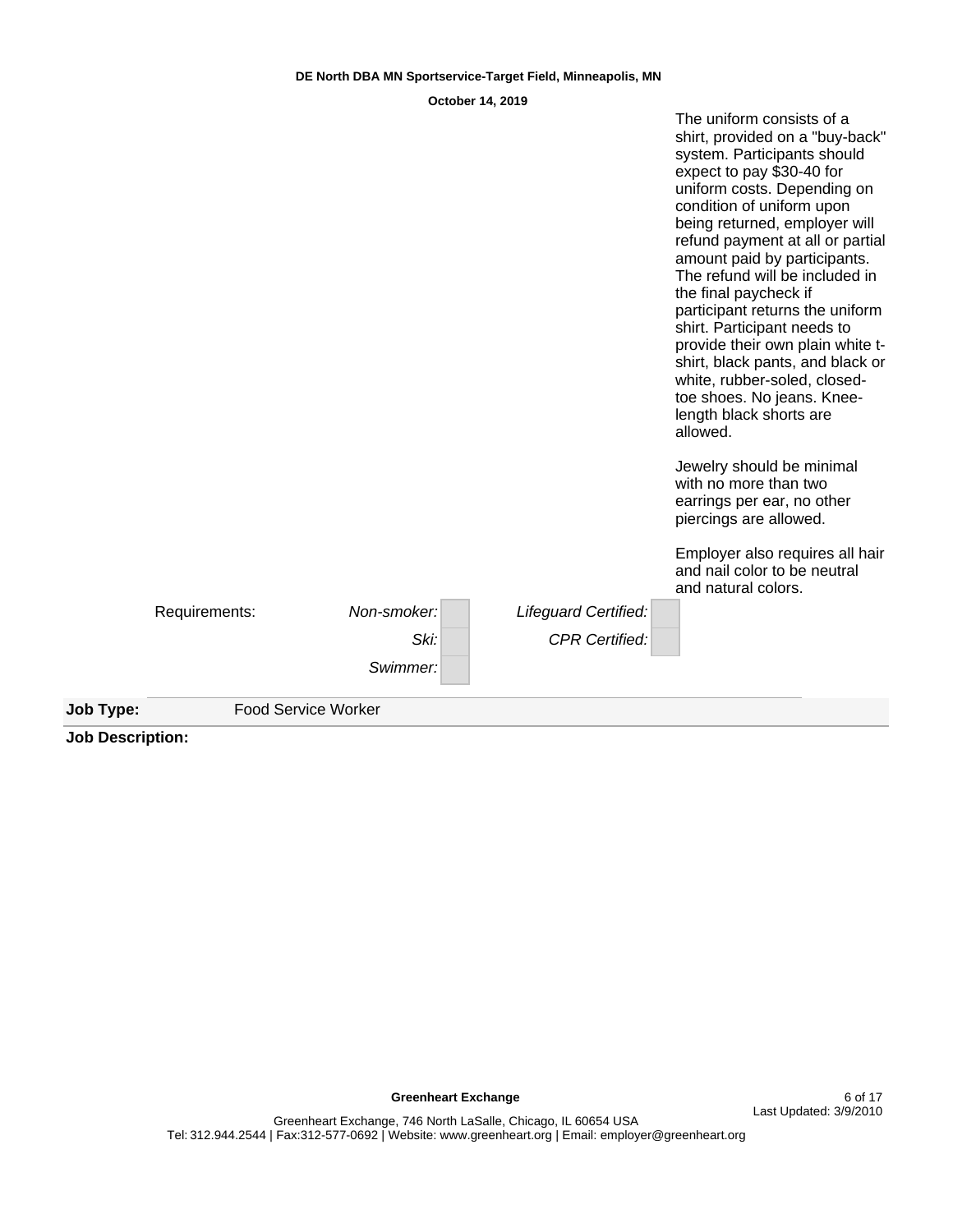#### **October 14, 2019**

Warehouse Porters assist the Warehouse Managers and Supervisors in maintaining inventory and delivering product orders to various outlets. Participants are also able to work as Concession Attendants at \$12.05 per hour to have more interactions with customers. Warehouse is located onsite at the stadium and participants will be interacting with team members and customers daily in this position. Participants may be using cleaning chemicals.

Primary duties:

Delivers food, beverages, and other products throughout the stadium, in an efficient and timely manner

- Stocks product in warehouse and ensures that inventory levels of supplies are maintained
- Reports all needed warehouse repairs to the supervisor
- Keeps work area and equipment neat and clean
- Performs other duties as assigned
- Cleans food & beverage outlets as assigned.
- Empties trash containers and delivers trash to appropriate dumpsters if needed

# KNOWLEDGE, SKILLS & ABILITIES:

- Must be pleasant and courteous
- Ability to work in a fast paced environment.
- Ability to work cooperatively with others
- Ability to read and interpret delivery forms and purchase orders
- **Basic math skills for counting inventory**
- Ability to follow job procedures and supervisor instructions

# PHYSICAL REQUIREMENTS:

Ability to pull heavy carts of stock throughout ballpark

Frequent standing, walking, bending, stooping, lifting, and reaching, during entire length of shift

ENVIRONMENTAL WORKING CONDITIONS:

• Noise level may be moderate to high

Exposed to outdoors and variable temperatures, including extreme hot and cold depending on the season

Concession Duties:

- Greets guests approaching stand
- Serves food and beverage items in correct proportions

Serves alcoholic beverages responsibly, requests identification, and adheres to all unit and company alcohol service policies and procedures

THIS IS A UNION JOB.

# **Internal Job Type:** Warehouse Porter

# **No Students being hired:** 25

# **Age requirement:** None

Details:

**Wage:** 13.68/per hour

**Dress Code:** Uniform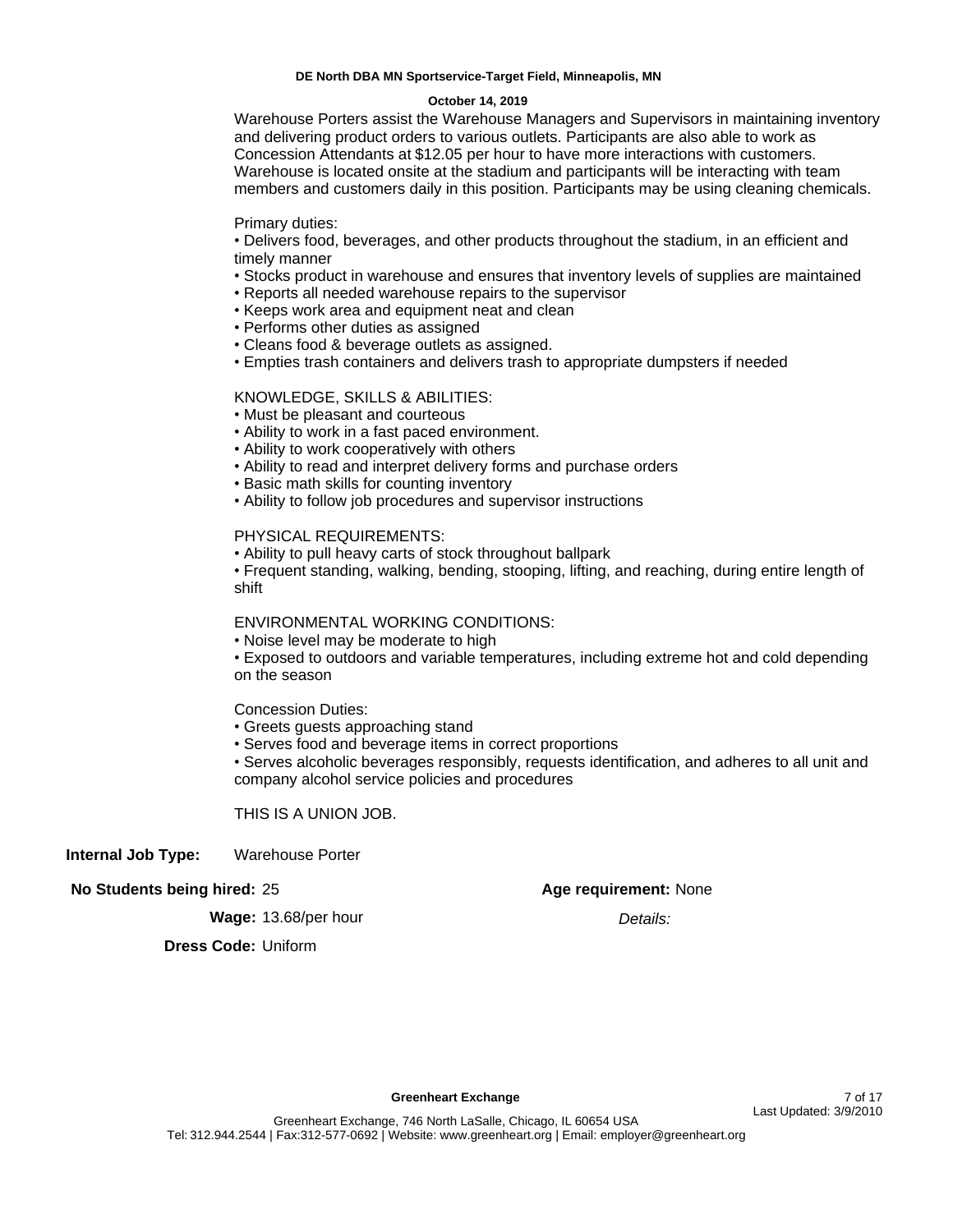|               |             |                       | shirt, provided on a "buy-back"<br>system. Participants should<br>expect to pay \$30-40 for<br>uniform costs. Depending on<br>condition of uniform upon<br>being returned, employer will<br>refund payment at all or partial<br>amount paid by participants.<br>The refund will be included in<br>the final paycheck if<br>participant returns the uniform<br>shirt. Participant needs to<br>provide their own plain white t-<br>shirt, black pants, and black or<br>white, rubber-soled, closed-<br>toe shoes. No jeans. Knee-<br>length black shorts are<br>allowed. |
|---------------|-------------|-----------------------|------------------------------------------------------------------------------------------------------------------------------------------------------------------------------------------------------------------------------------------------------------------------------------------------------------------------------------------------------------------------------------------------------------------------------------------------------------------------------------------------------------------------------------------------------------------------|
|               |             |                       | Jewelry should be minimal<br>with no more than two<br>earrings per ear, no other<br>piercings are allowed.                                                                                                                                                                                                                                                                                                                                                                                                                                                             |
|               |             |                       | Employer also requires all hair<br>and nail color to be neutral<br>and natural colors.                                                                                                                                                                                                                                                                                                                                                                                                                                                                                 |
| Requirements: | Non-smoker: | Lifeguard Certified:  |                                                                                                                                                                                                                                                                                                                                                                                                                                                                                                                                                                        |
|               | Ski:        | <b>CPR Certified:</b> |                                                                                                                                                                                                                                                                                                                                                                                                                                                                                                                                                                        |
|               | Swimmer:    |                       |                                                                                                                                                                                                                                                                                                                                                                                                                                                                                                                                                                        |

The uniform consists of a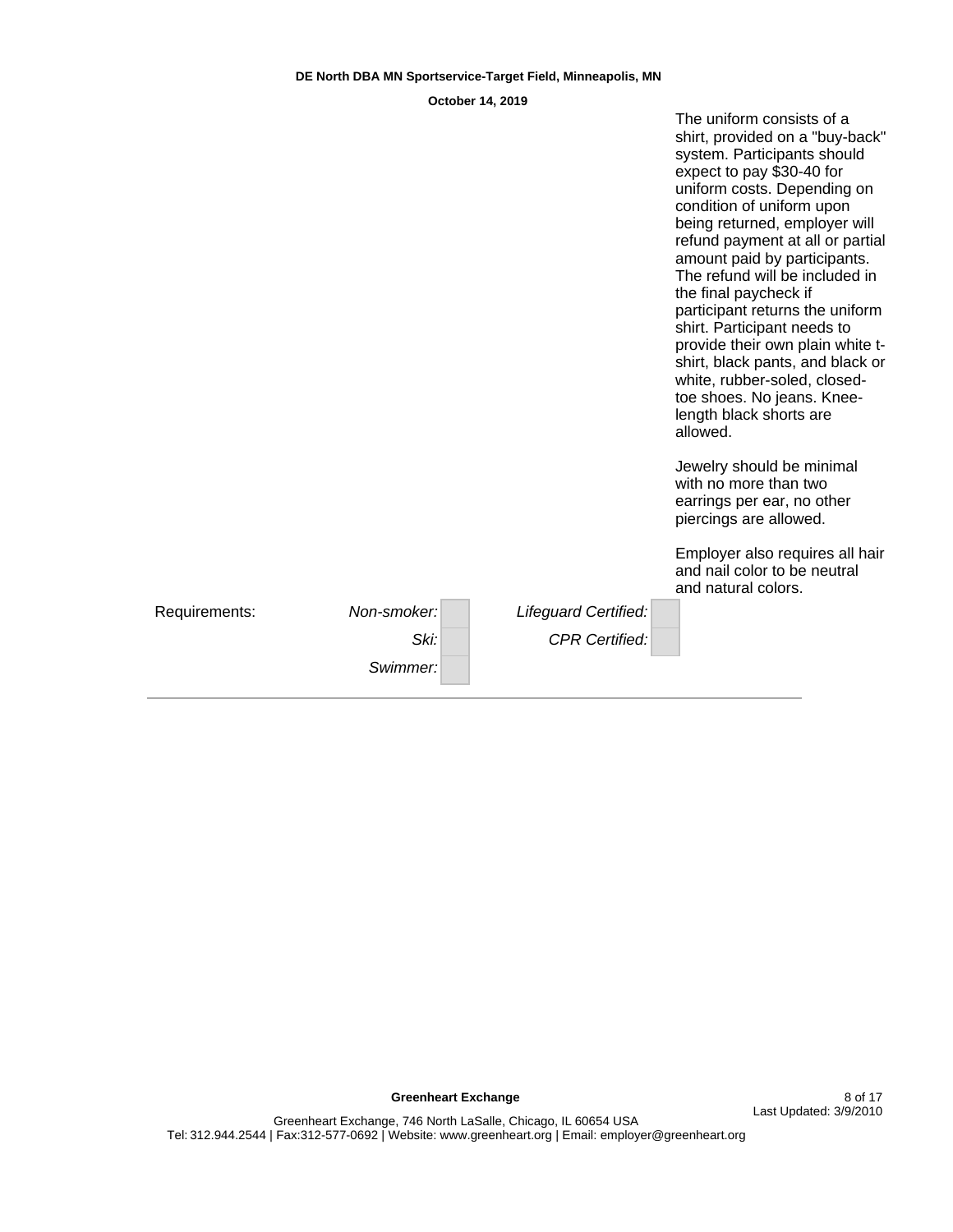| <b>Job Benefits (bonuses, incentives):</b>            | October 14, 2019<br>-Meal coupons, outlined in meal section.<br>-Volunteer opportunities scheduled by the employer.<br>-Opportunity to experience a real American pastime -<br>baseball!                                                                                                                                          |
|-------------------------------------------------------|-----------------------------------------------------------------------------------------------------------------------------------------------------------------------------------------------------------------------------------------------------------------------------------------------------------------------------------|
| Is there a Social Security Admin office near you: Yes | Are you willing to take student to the SSA office?: No                                                                                                                                                                                                                                                                            |
| <b>SSA office details:</b>                            | 1811 Chicago Avenue<br>Minneapolis, MN 55404<br>800-772-1213                                                                                                                                                                                                                                                                      |
|                                                       | MON: 09:00 AM - 04:00 PM<br>TUES: 09:00 AM - 04:00 PM<br>WED: 09:00 AM - 12:00 PM<br>THUR: 09:00 AM - 04:00 PM<br>FRI: 09:00 AM - 04:00 PM<br><b>SAT &amp; SUN: CLOSED</b>                                                                                                                                                        |
|                                                       | The closest SSA office is located 2.2 miles from Target Field.<br>Participants will need to arrange transportation to and from<br>the office. There are several public transit options, depending<br>on the participant's housing location. Public transportation is<br>operated by Metro Transit: https://www.metrotransit.org/. |
|                                                       | From Target Field, participants can take Route 5 - Local Bus<br>Route, Southbound from the 10th Street stop to the Chicago<br>Avenue/ 18th Street SE stop, which will take about 20<br>minutes total. Bus fares are between \$2 and \$2.50 each way.<br>https://goo.gl/maps/LTbMJrQo2Kz                                           |
|                                                       | Taxi cab services are also available. Participants should be<br>expecting to pay \$10-20 for round trip to and from office.<br>Yellow Cab Minneapolis: 612-644-6569                                                                                                                                                               |

# **Participant Requirements**

**What are the 3 most important qualities you look for in an employee:**

Excellent guest service skills, reliable, team player

**Greenheart Exchange** 9 of 17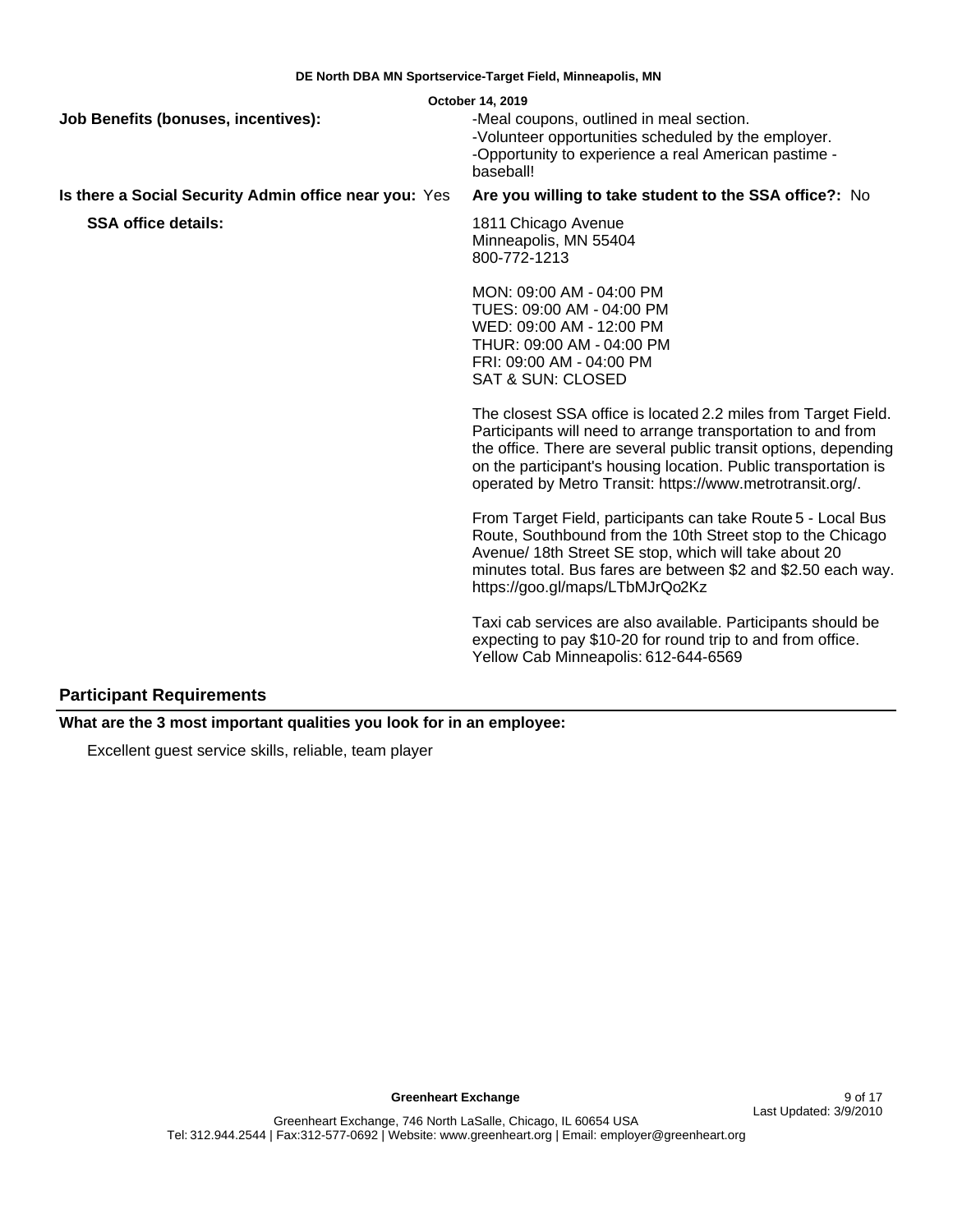**October 14, 2019**

# **Please list any special instructions or hiring restrictions by your company (if any):**

All job offers are contingent upon the results of a background check and drug screen. This will be completed upon arrival of the participant to the ballpark. Drug screens are paid for by employer. Employer will provide instructions on where the facility is, and how to get there. Participants will need to bring a picture ID and a form to complete the drug screen. More information will be provided upon arrival. The facility is located a few blocks away from the ballpark.

Participants are able to work various job duties in order to reach 32 hours per week. Participants may be scheduled to work shifts at other events hosted at the ballpark, such as concerts. Participants need to have a flexible schedule and accept all scheduled shifts in order to reach the 32 hour average. Participants may also have the opportunity to travel to other ballparks in Chicago, Milwaukee, or Green Bay. More information about this opportunity is provided in the Additional Comments section. Participants are expected to be able to handle pork and alcohol products.

Some job positions are union jobs with fees deducted from the paycheck. See additional comments for more information about union benefits.

### **Are you interested in being a Greenheart Employer?** D **Yes No**

This business has elected to be a member of CCI's Greenheart Club. We encourage all participants placed here to join the Greenheart Club, as well. This can be done via the CCI online application system. You may be expected to participate in an environmental initiative or event, while employed by this business. Don't worry, it will be fun! **[Login](https://www.cci-exchange.com/online)**

# **Housing Options**

You do NOT provide housing

**Sex:**

**What is the typical MONTHLY RANGE that an individual pays for housing in your area?**

\$475 - 600

**Do you provide temporary housing upon the student's arrival?** No

**If so, what is the maximum amount of time students can stay there?** Not Applicable

**Please indicate assistance to locate housing (including websites, references, etc.):**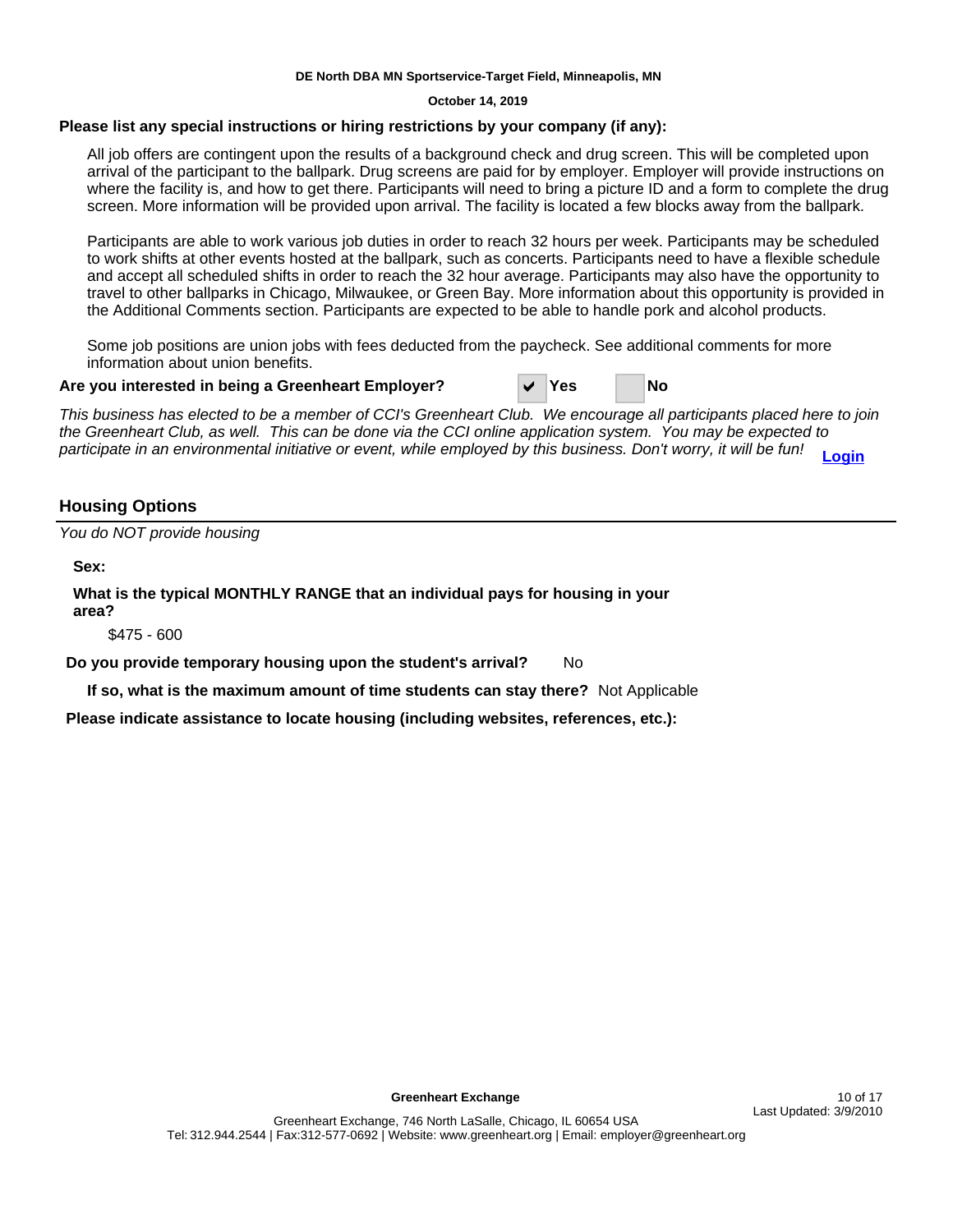|                       |                                            | October 14, 2019     |                                                                                                                                                                                                                                                                                                                                                                                                                                                                                                                                                                                                                                                                                                                                                                                                                                                                                                                                                                                                                                                                             |
|-----------------------|--------------------------------------------|----------------------|-----------------------------------------------------------------------------------------------------------------------------------------------------------------------------------------------------------------------------------------------------------------------------------------------------------------------------------------------------------------------------------------------------------------------------------------------------------------------------------------------------------------------------------------------------------------------------------------------------------------------------------------------------------------------------------------------------------------------------------------------------------------------------------------------------------------------------------------------------------------------------------------------------------------------------------------------------------------------------------------------------------------------------------------------------------------------------|
| <b>Housing Name:</b>  | East Village Apartments/Aeon<br>Properties | <b>Contact Name:</b> |                                                                                                                                                                                                                                                                                                                                                                                                                                                                                                                                                                                                                                                                                                                                                                                                                                                                                                                                                                                                                                                                             |
| <b>Address:</b>       | 1423 11th Ave S                            | City, State, Zip:    | Minneapolis, MN 55404                                                                                                                                                                                                                                                                                                                                                                                                                                                                                                                                                                                                                                                                                                                                                                                                                                                                                                                                                                                                                                                       |
| <b>Email Address:</b> |                                            | Website:             | https://www.aeonmn.org/propertie<br>s/east-village/                                                                                                                                                                                                                                                                                                                                                                                                                                                                                                                                                                                                                                                                                                                                                                                                                                                                                                                                                                                                                         |
| <b>Phone Number:</b>  | 612-339-5700                               | Notes:               | East Village provides a mix of 180<br>affordable and market rate rental<br>homes. Participants have lived in<br>this apartment complex in the<br>past. 2 to 4 bedroom units are<br>available. 2 bedroom units are<br>\$996 per month per apartment. A<br>washer, dryer, and dishwasher are<br>included in each unit.<br>Number of beds available:<br>Apartment vacancy varies.<br>Typically about 28 units are<br>available between the 49<br>properties<br>This information was verified on<br>10/4/2018<br>It is the participant's responsibility<br>to verify and reserve housing as<br>soon as possible, to ensure that<br>the housing is confirmed.<br>More permanent housing leads to<br>be provided upon hiring.<br>Participants are encouraged to<br>contact the employer to match<br>with other participants as<br>roommates. Participants are also<br>encouraged to use local housing<br>websites to find subleases from<br>University of Minnesota students<br>and to look for housing within the<br>network of public transit:<br>https://www.metrotransit.org/ |
|                       |                                            |                      | Additional leads will be provided<br>upon hiring.                                                                                                                                                                                                                                                                                                                                                                                                                                                                                                                                                                                                                                                                                                                                                                                                                                                                                                                                                                                                                           |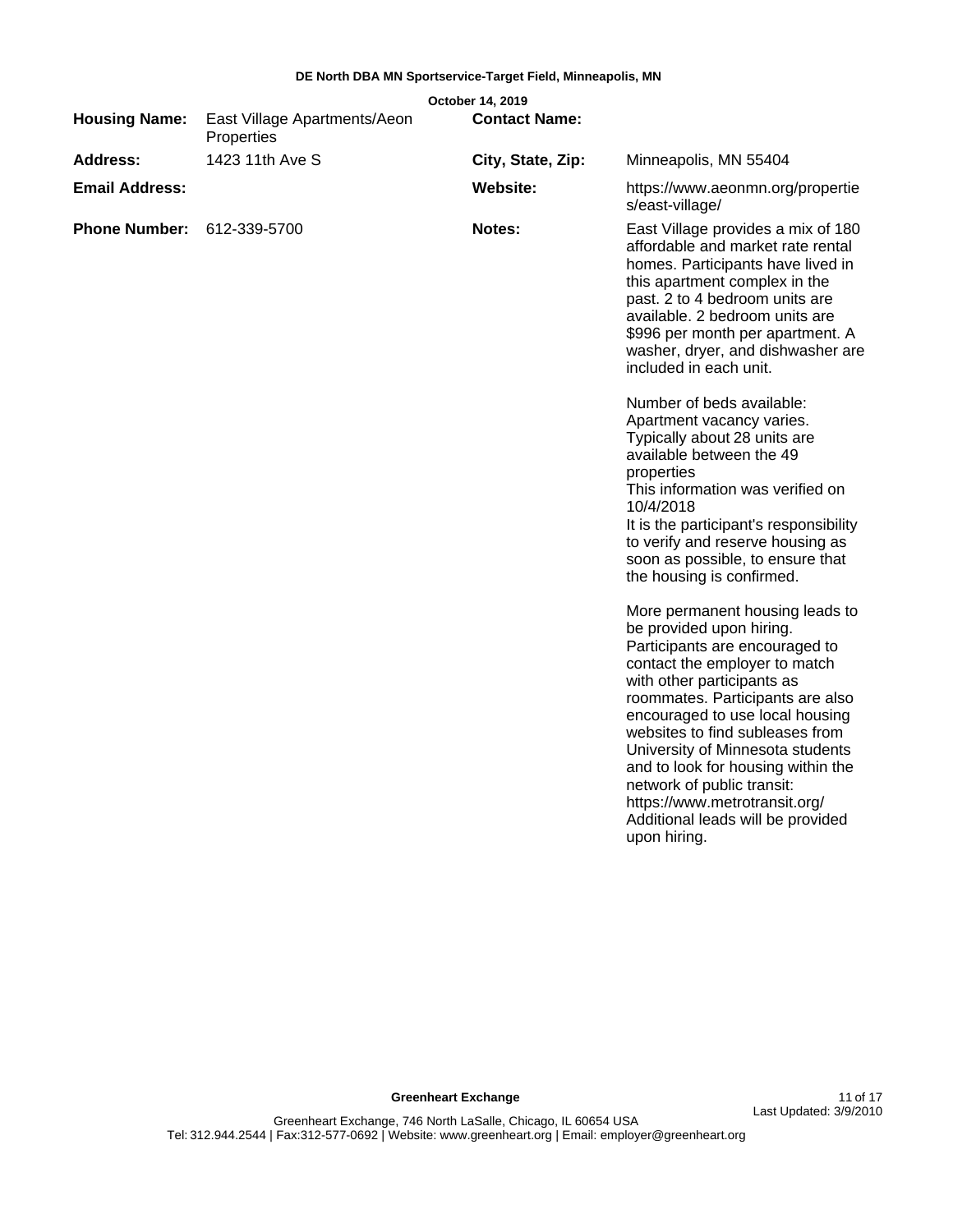| October 14, 2019      |                                                       |                      |                                                                                                                                                                                                                                                                                                                                                                                                                                                                                                                         |  |  |
|-----------------------|-------------------------------------------------------|----------------------|-------------------------------------------------------------------------------------------------------------------------------------------------------------------------------------------------------------------------------------------------------------------------------------------------------------------------------------------------------------------------------------------------------------------------------------------------------------------------------------------------------------------------|--|--|
| <b>Housing Name:</b>  | <b>GrandMarc Seven Corners Student</b><br>Housing     | <b>Contact Name:</b> |                                                                                                                                                                                                                                                                                                                                                                                                                                                                                                                         |  |  |
| Address:              | 1849 Washington Ave South                             | City, State, Zip:    | Minneapolis, MN 55454                                                                                                                                                                                                                                                                                                                                                                                                                                                                                                   |  |  |
| <b>Email Address:</b> | GrandMarcSevenCorners@american Website:<br>campus.com |                      | Website below                                                                                                                                                                                                                                                                                                                                                                                                                                                                                                           |  |  |
| <b>Phone Number:</b>  |                                                       | Notes:               | https://www.americancampus.com<br>/student-<br>apartments/mn/minneapolis/grand<br>marc-seven-corners/floor-plans<br>Participants have lived in this<br>apartment complex in the past.<br>These are fully furnished<br>apartments featuring 2 to 4<br>bedroom options. 2 bedroom, 2<br>bathroom furnished option rent<br>begins at \$499 per person per<br>month<br>Number of beds available:<br>Apartment vacancy varies.<br>Typically about 20 two-bedroom<br>units are available.<br>This information was verified on |  |  |
|                       |                                                       |                      | 10/4/2018<br>It is the participant's responsibility<br>to verify and reserve housing as<br>soon as possible, to ensure that                                                                                                                                                                                                                                                                                                                                                                                             |  |  |

soon as possible, to ensure that the housing is confirmed. Additional housing leads will be provided upon hiring.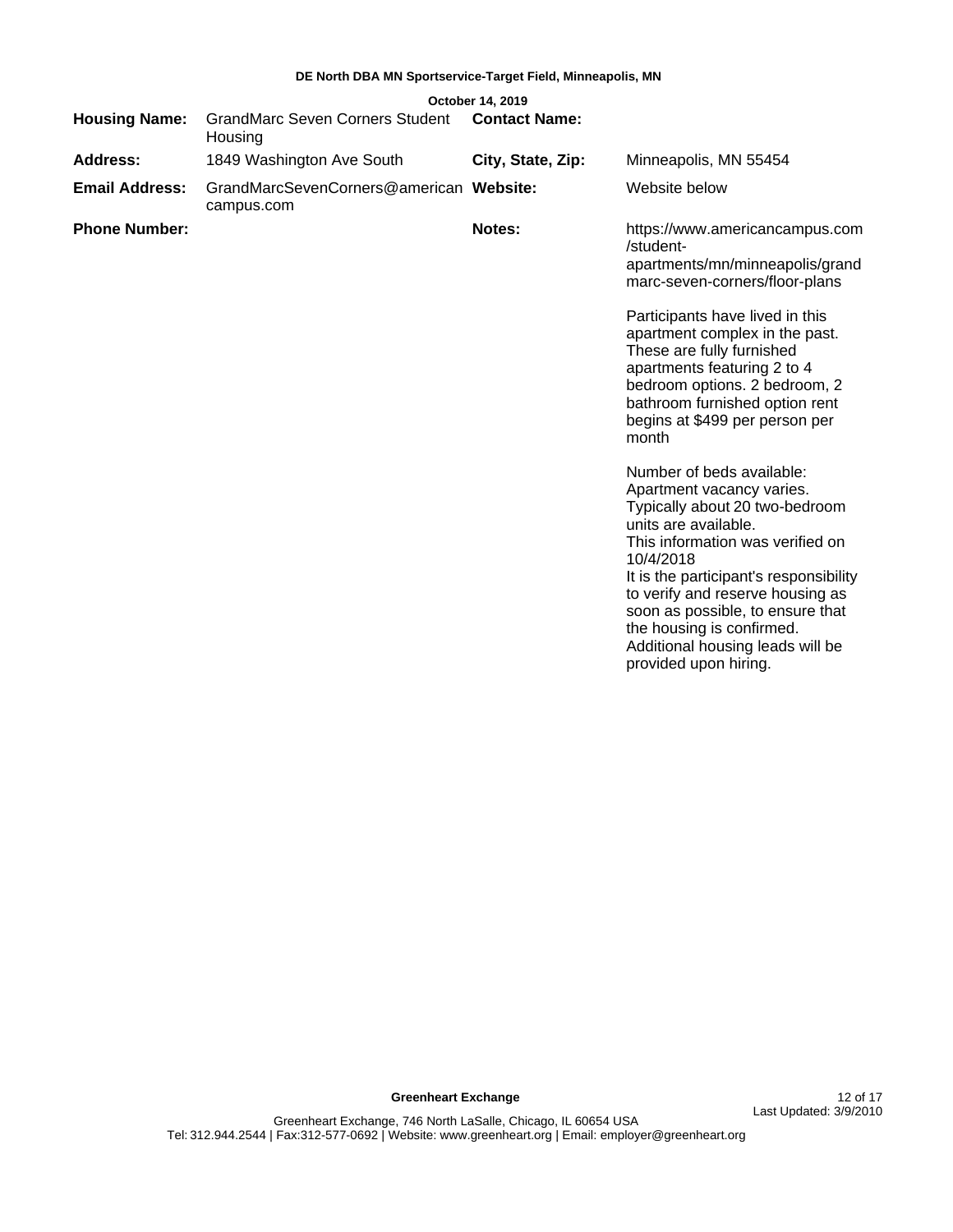|                       |                                             | October 14, 2019     |                                                                                                                                                                                                                                                                                                                                                                                                                                                                                                                                                                                                                       |
|-----------------------|---------------------------------------------|----------------------|-----------------------------------------------------------------------------------------------------------------------------------------------------------------------------------------------------------------------------------------------------------------------------------------------------------------------------------------------------------------------------------------------------------------------------------------------------------------------------------------------------------------------------------------------------------------------------------------------------------------------|
| <b>Housing Name:</b>  | Minneapolis International Hostel            | <b>Contact Name:</b> |                                                                                                                                                                                                                                                                                                                                                                                                                                                                                                                                                                                                                       |
| <b>Address:</b>       | 2400 Stevens Avenue South                   | City, State, Zip:    | Minneapolis, MN 55404                                                                                                                                                                                                                                                                                                                                                                                                                                                                                                                                                                                                 |
| <b>Email Address:</b> | reservations@minneapolishostel.com Website: |                      | http://www.minneapolishostel.com/                                                                                                                                                                                                                                                                                                                                                                                                                                                                                                                                                                                     |
| <b>Phone Number:</b>  | 612-522-5000                                | Notes:               | Participants can stay at the<br>Minneapolis International Hostel<br>for a short or long term during<br>their program. Participants can<br>visit the website for room sizes<br>and rates and email the hostel to<br>make a reservation or for more<br>information.<br>Number of beds available:<br>Typically at least 20 beds are<br>available each night<br>This information was verified on<br>10/4/2018<br>It is the participant's responsibility<br>to verify and reserve housing as<br>soon as possible, to ensure that<br>the housing is confirmed.<br>Additional housing leads will be<br>provided upon hiring. |
|                       |                                             |                      |                                                                                                                                                                                                                                                                                                                                                                                                                                                                                                                                                                                                                       |

# **Participant Travel to Business**

| Participant should contact you:    | Upon boarding: | Upon arrival: $\blacktriangledown$ |
|------------------------------------|----------------|------------------------------------|
| Employer's Emergency phone number: | 612-659-3999   |                                    |
|                                    | HR Department  |                                    |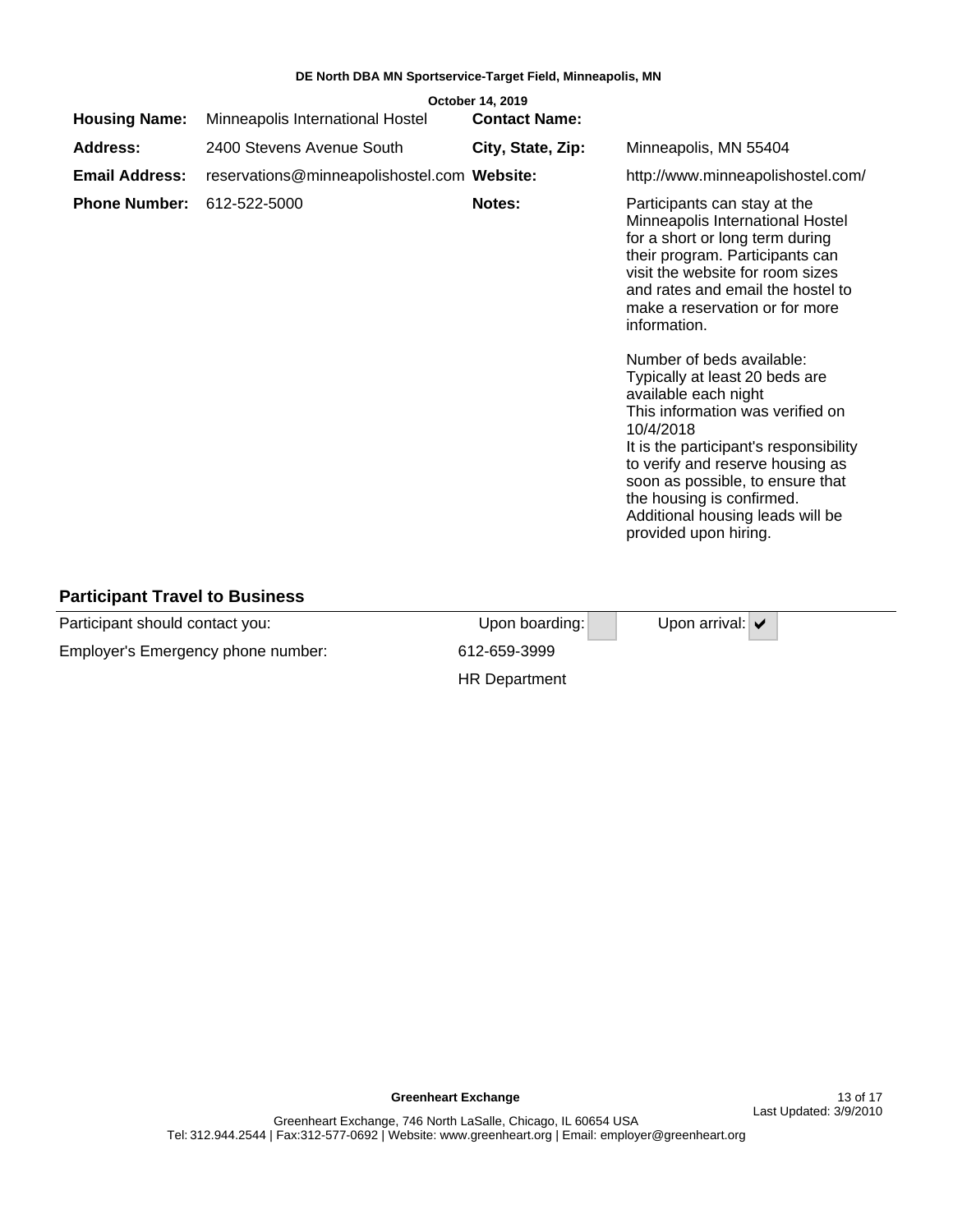#### **October 14, 2019**

# **PLANE**

(Participants should book tickets directly through an airline or travel agent.)

| Arrival to (city, airport):                     |         | Minneapolis, MN (MSP) |     |  |  |  |
|-------------------------------------------------|---------|-----------------------|-----|--|--|--|
| <b>Preferred Arrival Time:</b>                  | Morning |                       |     |  |  |  |
| Will participant be picked up from the airport? |         | Yesl                  | NoV |  |  |  |
| If so, by who?                                  |         | Not Applicable        |     |  |  |  |

**How far from the airport is your place of business?** 15 miles

# **Special instructions/comments regarding participant's arrival:**

If participants arrive during normal business hours (9AM-5PM, Monday through Friday), participants should go directly to the ballpark from the airport. There is a light rail train that will bring the participants to Target Field. Participants should contact the employer prior to boarding the train so that the employer is aware of the participant's arrival. Participants also need to supply the employer (KMcCullough@delawarenorth.com) with a complete flight itinerary 2 weeks prior to arrival, or risk cancellation of their placement. The employer needs this information to schedule orientation and training times.

Participants can use the link below for more information about the train line, and map. Cost of a oneway ticket is roughly \$5.00 per person.

http://www.metrotransit.org/metro-blue-line

Train service is available 24 hours a day directly from the MSP airport Terminal 1 or 2 at the Transit Station. The Transit Station is located on the east side of the Blue and Red parking ramps. To reach the Transit Station, follow the Ground Transportation signs to the lower level, then take the tram. To board trains, participants can take the escalator down one level from the tram level and purchase a rail ticket at the ticket machine. Participants should then continue down another escalator to the METRO platform. Once on the train, participants can ride the Blue Line NORTHBOUND to the very last stop, Target Field Station Platform 1.

If participants are not able to arrive to the ballpark during normal business hours (9AM-5PM), participants should go to their prearranged housing and report to the ballpark the following day. Participants are encouraged to research the directions to their housing in advance, in case participants are unable to connect to WiFi upon arrival to the airport. The employer is willing to assist participants in planning their transportation to their housing. Taxi service at Terminal1 is accessible via the Tram Level (Level T). Signs direct participants one level up to the taxi starter booth, where airport staff will assist participants in obtaining a taxi. At Terminal 2, taxi service is available at the Ground Transport Center, located on the ground level of the Purple Ramp directly across from the terminal building.

# **Community Profile**

This information will help students to know what to expect upon their arrival and help them prepare for their Work and Travel experience.

**How would you describe your area?** Large City **Not Applicable** 

**Please provide a brief description of your community:**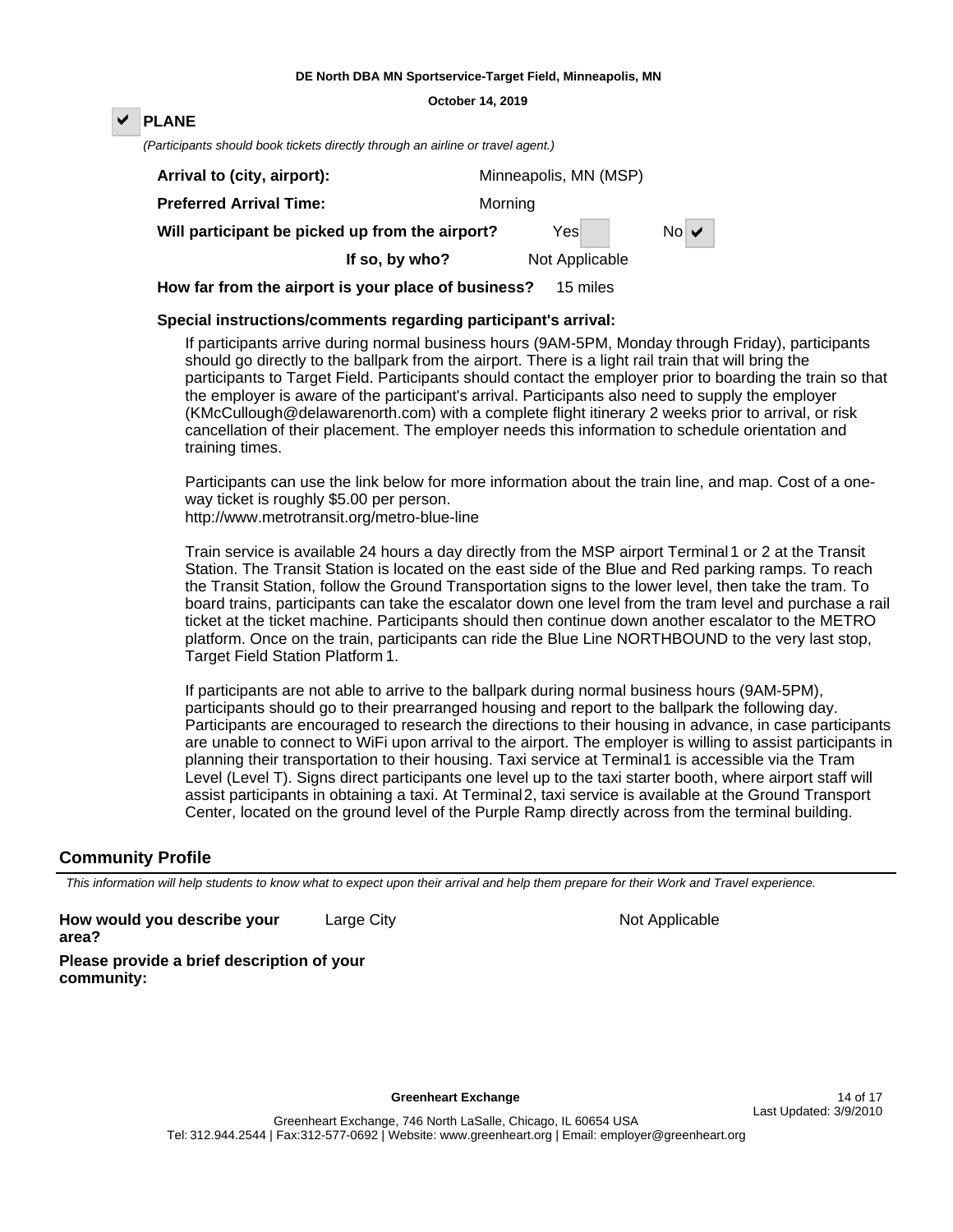Minneapolis is the largest city in the state of Minnesota. With a population of over 400,000, there are many attractions including the Mississippi River, Mall of America (one of the biggest malls in the world), a sky-way system that stretches over 5 miles and lots of recreational and cultural attractions.

Minneapolis forms the "Twin Cities" with the neighboring state capital of St. Paul. Bisected by the Mississippi River, it's known for its beautiful parks and lakes. Minneapolis is also home to many cultural landmarks like the Walker Art Center, a contemporary art museum, and the adjacent Minneapolis Sculpture Garden, famed for Claes Oldenburg's "Spoonbridge and Cherry" sculpture.

**bring?**

**Is there anything special that students should**  Participants should bring a nice pair of shoes with comfortable soles, swimwear for trips to the many lakes, active wear, clothes for warm days and cooler nights.

# **What are the seasonal temperatures?**

**Fall:** 45 - 65 F **Spring:**

35 - 60 F 70 - 95 F **Summer:**

Winter:  $5 - 30 F$ 

**What is near work?**

| <b>Transportation Depot:</b>  | ✔                    | On foot |   | In town / by public transport | Requires a car | N/A |
|-------------------------------|----------------------|---------|---|-------------------------------|----------------|-----|
| <b>Food/Super Market:</b>     | $\blacktriangledown$ | On foot |   | In town / by public transport | Requires a car | N/A |
| <b>Shopping Mall:</b>         |                      | On foot | ✔ | In town / by public transport | Requires a car | N/A |
| <b>Post Office:</b>           | ✔                    | On foot |   | In town / by public transport | Requires a car | N/A |
| <b>Bank:</b>                  | ✔                    | On foot |   | In town / by public transport | Requires a car | N/A |
| <b>Public Library:</b>        | ✔                    | On foot |   | In town / by public transport | Requires a car | N/A |
| <b>Movie Theater:</b>         | ✔                    | On foot |   | In town / by public transport | Requires a car | N/A |
| <b>Restaurants:</b>           | ✔                    | On foot |   | In town / by public transport | Requires a car | N/A |
| <b>Fitness Center/Gym:</b>    | ✔                    | On foot |   | In town / by public transport | Requires a car | N/A |
| Sports/Recreation Facility: ↓ |                      | On foot |   | In town / by public transport | Requires a car | N/A |
| Nightlife:                    | ✔                    | On foot |   | In town / by public transport | Requires a car | N/A |
| Laundromat:                   | ✔                    | On foot |   | In town / by public transport | Requires a car | N/A |
| <b>Internet Access:</b>       | ✔                    | On foot |   | In town / by public transport | Requires a car | N/A |

**Indicate other nearby activities:**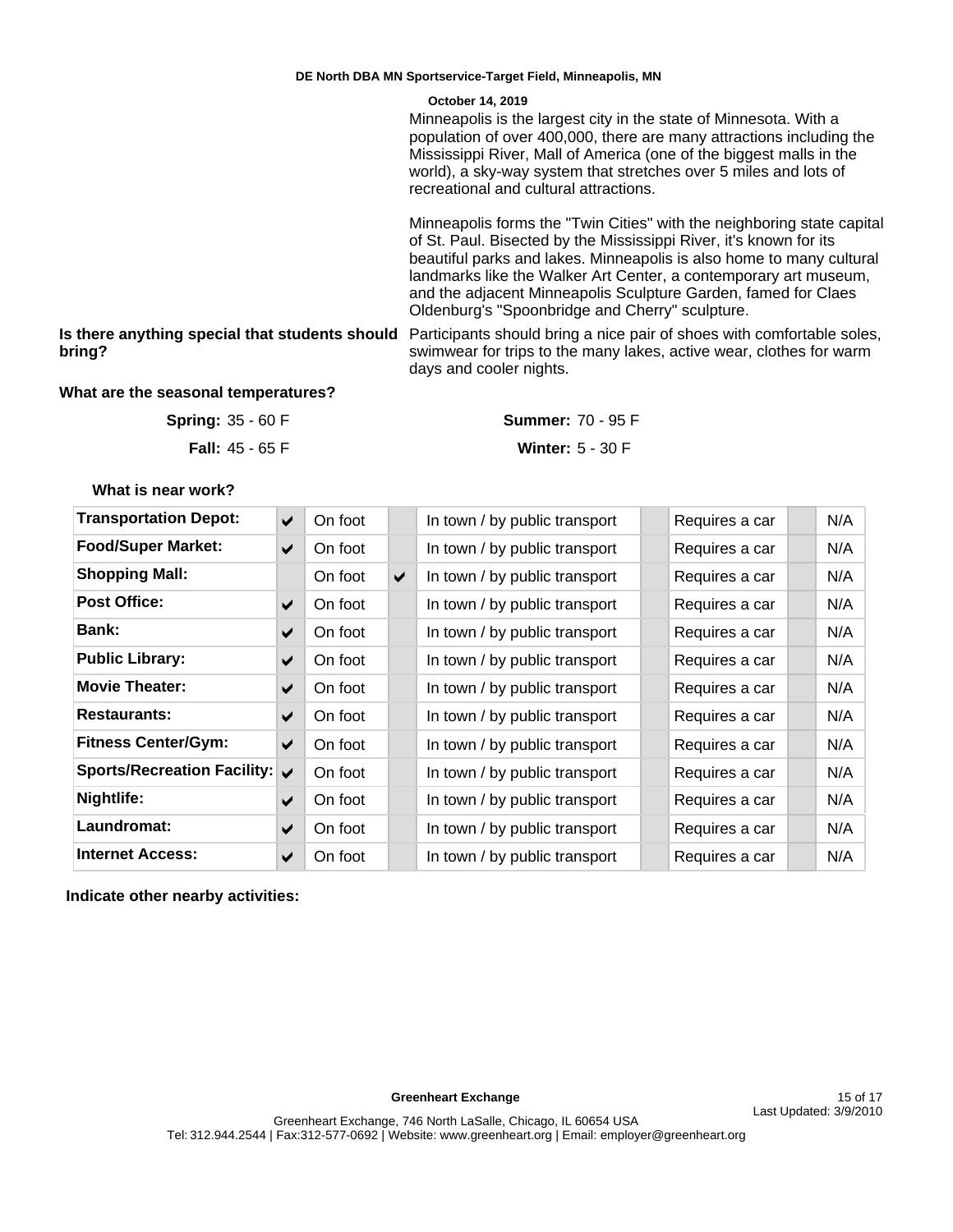#### **October 14, 2019**

Minneapolis and the surrounding areas have many museums, parks, professional sport venues, amusement park, restaurants, shopping, lakes and nature ares, and running and cycling trails nearby for participants to enjoy.

Today, often referred to as the "Great Minnesota Get-Together," the annual Minnesota State Fair is one of the most popular tourist destinations in the region. The fair attracts nearly 2 million guests annually. This end-of-summer tradition is always held the 12 days leading up to and through Labor Day. The 2019 Minnesota State Fair runs August 22 - September 2.

Minneapolis and the surrounding suburbs are easily accessible by public transportation. There are buses, taxi cabs, and light rail train lines. Most local fares are \$2.00 per ride. Transportation is operated by Metro Transit: https://www.metrotransit.org/

# **List of interesting area websites:**

http://www.ci.minneapolis.mn.us/ http://en.wikipedia.org/wiki/Minneapolis http://www.minneapolis.org/ http://visit-twincities.com/ https://content.mlb.com/documents/6/1/4/291431614/2019\_Printable\_Schedule.pdf https://www.mlb.com/twins http://www.mnstatefair.org/ https://www.tripadvisor.com/Attractions-g43323-Activities-Minneapolis\_Minnesota.html. https://www.delawarenorth.com/venues/target-field-mlb-minnesota-twins

# **Is there wireless internet available?**

Wireless internet is available in many restaurants, coffee shops, and libraries.

Minneapolis Central Library is located within walking distance to the ballpark and offers free wireless when the library is open.

300 Nicollet Mall Minneapolis, MN 55401 (612) 543-8000 https://www.hclib.org/about/locations/minneapolis-central

Monday 9AM-9PM Tuesday 9AM±9PM Wednesday 9AM-9PM Thursday 9AM-9PM Friday 9AM±5PM Saturday 9AM-5PM Sunday 12-5PM

**Additional Comments:**